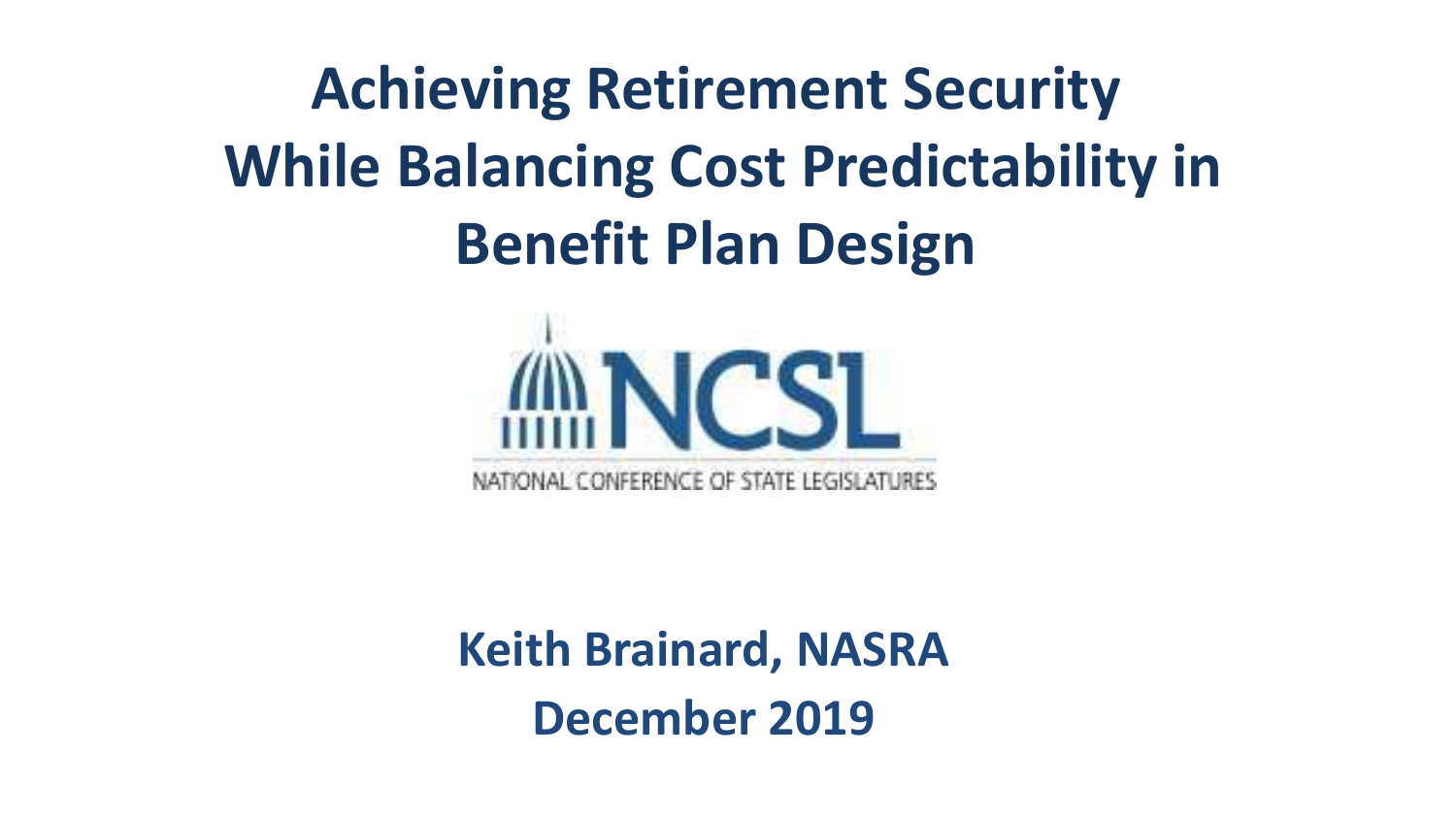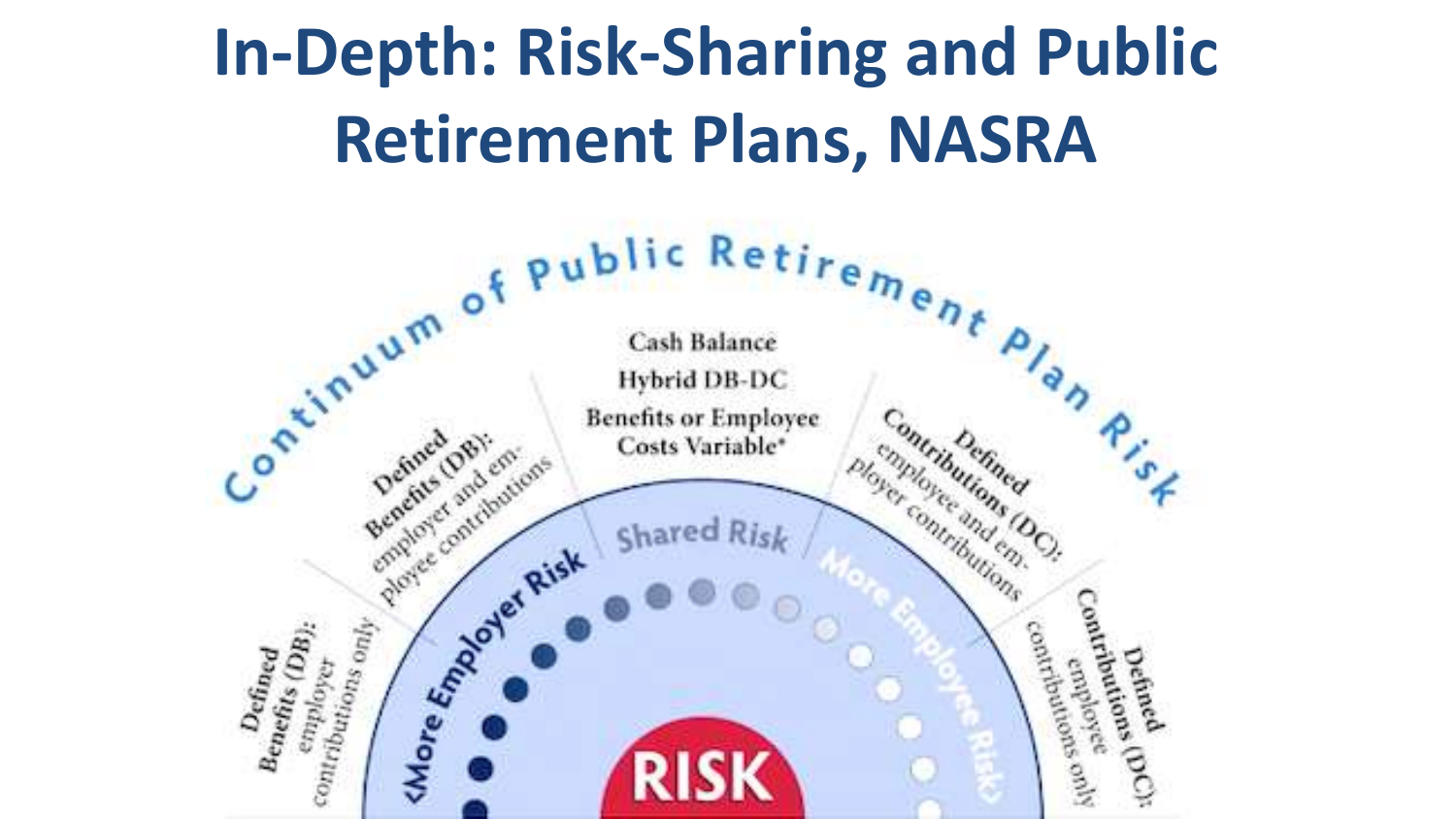# **Distilling Retirement Plan Outcomes**

- The effect on a pension plan of an actuarial experience that differs from expectations can be distilled to one or both of two factors:
	- Required cost
	- Available benefits
	- *Money in and money out*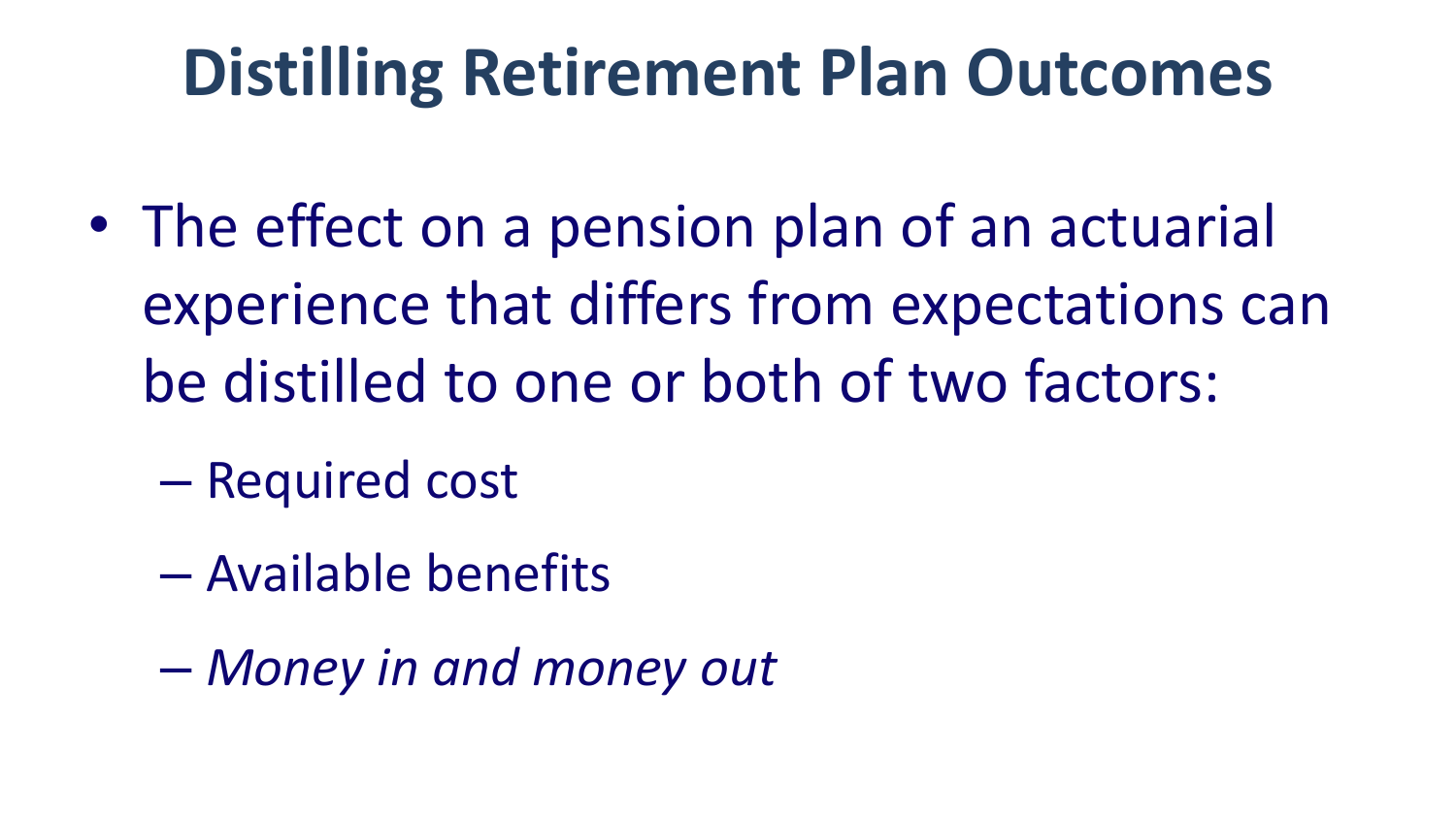# **Public Plan Reforms Since 2010**

- Reforms enacted in nearly every state in recent years have been unprecedented in number and the magnitude of changes
- An overarching theme of reform has been shifting of risk from employers and taxpayers to plan participants
- Combined with risk-sharing features in place previously, these changes have produced an abundance of risk sharing plan designs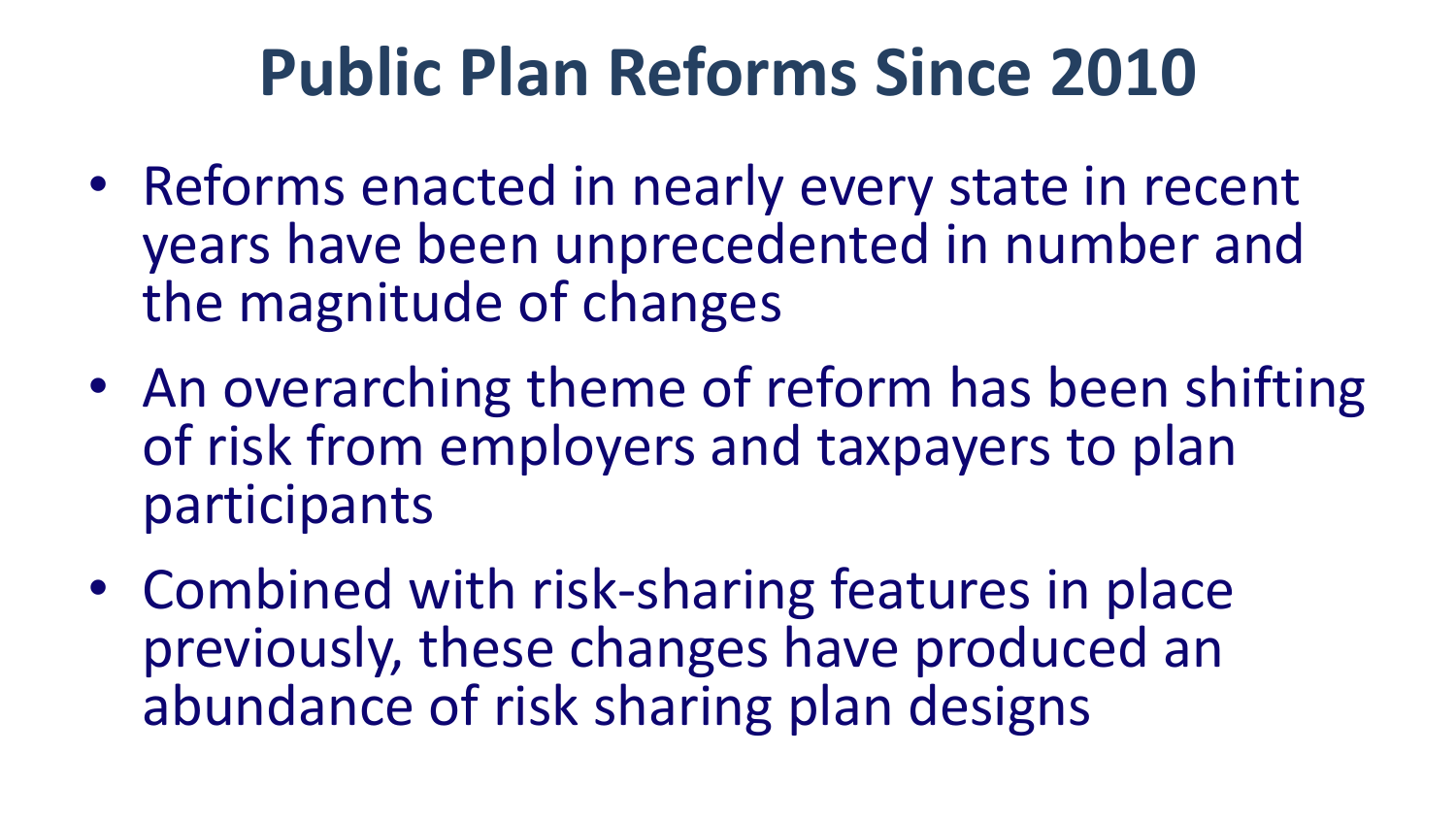#### **Public Plan Reforms Since 2010**

- Reforms vary widely due to
	- Diversity of legal protections
	- Size and scope of the plan's pension challenge
	- Plan sponsor fiscal condition and political climate
- Each state and plan is unique
	- Any changes should reflect individual conditions and circumstances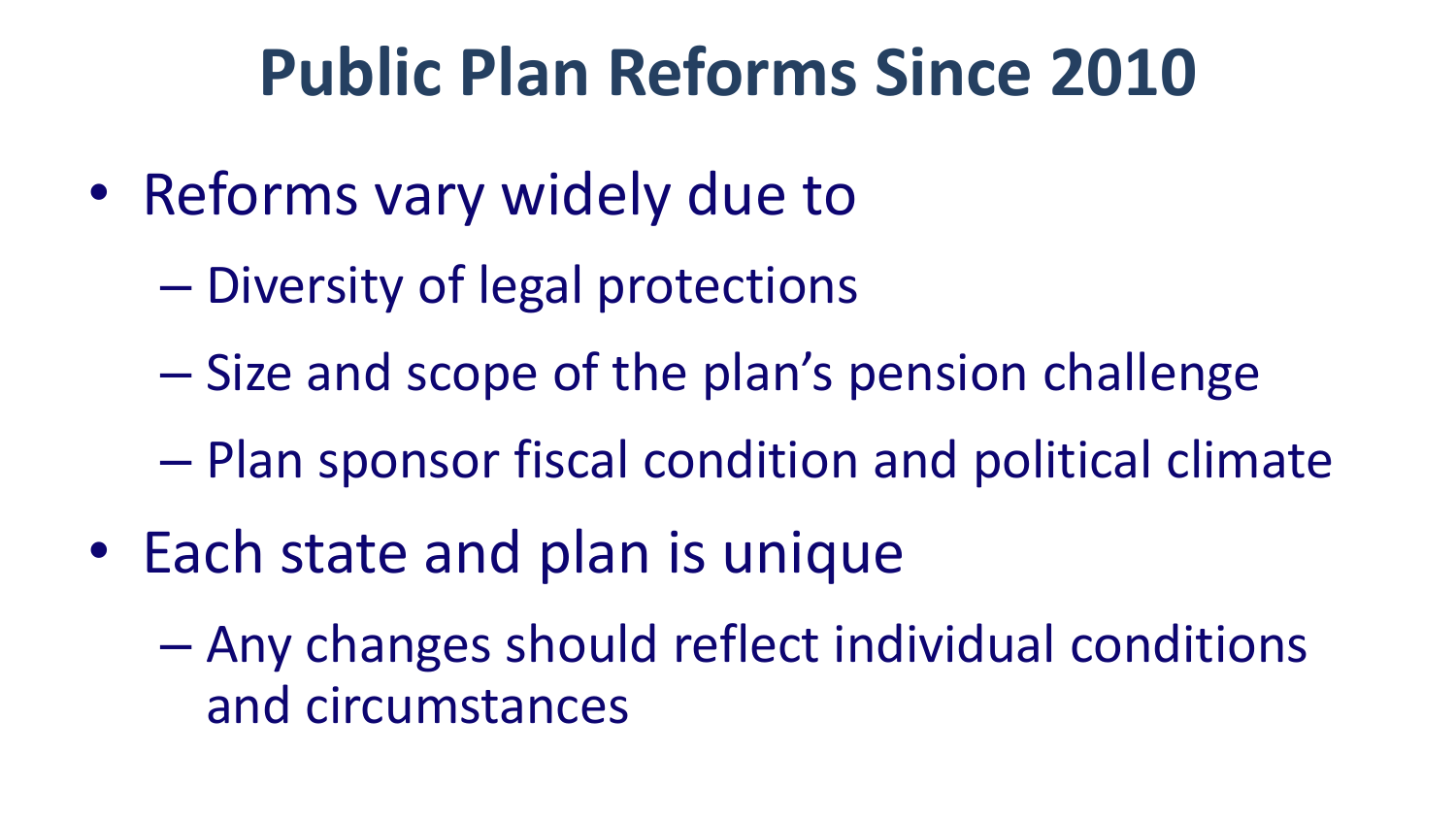# **Defining Risk-Sharing Up Front**

- Pension reforms are enacted via a political process
- Some reforms resulted in reduced benefit levels or higher costs for current plan participants, including, in some cases, retirees
- Establishing risk-sharing provisions in advance allows all stakeholders to know the rules, rather than changing them after the fact
- Clearly-defined plan provisions promote fairness, transparency, and confidence in the integrity of the system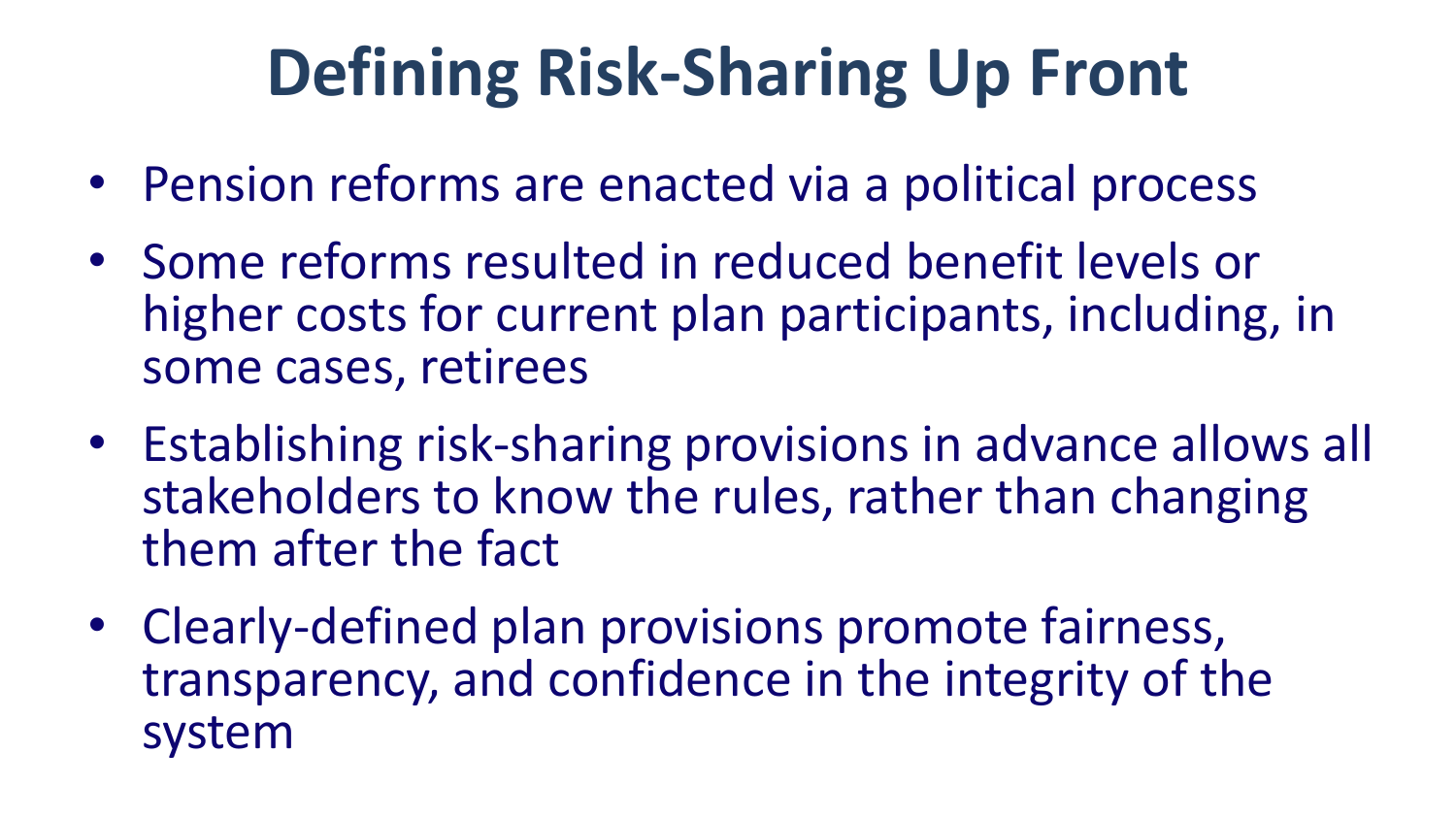# **Risk-Sharing in Three Forms**

- Variable benefits
	- Especially COLAs but also rates of benefit accrual
- Variable employee contribution rates
- Hybrid plans
	- DB-DC and cash balance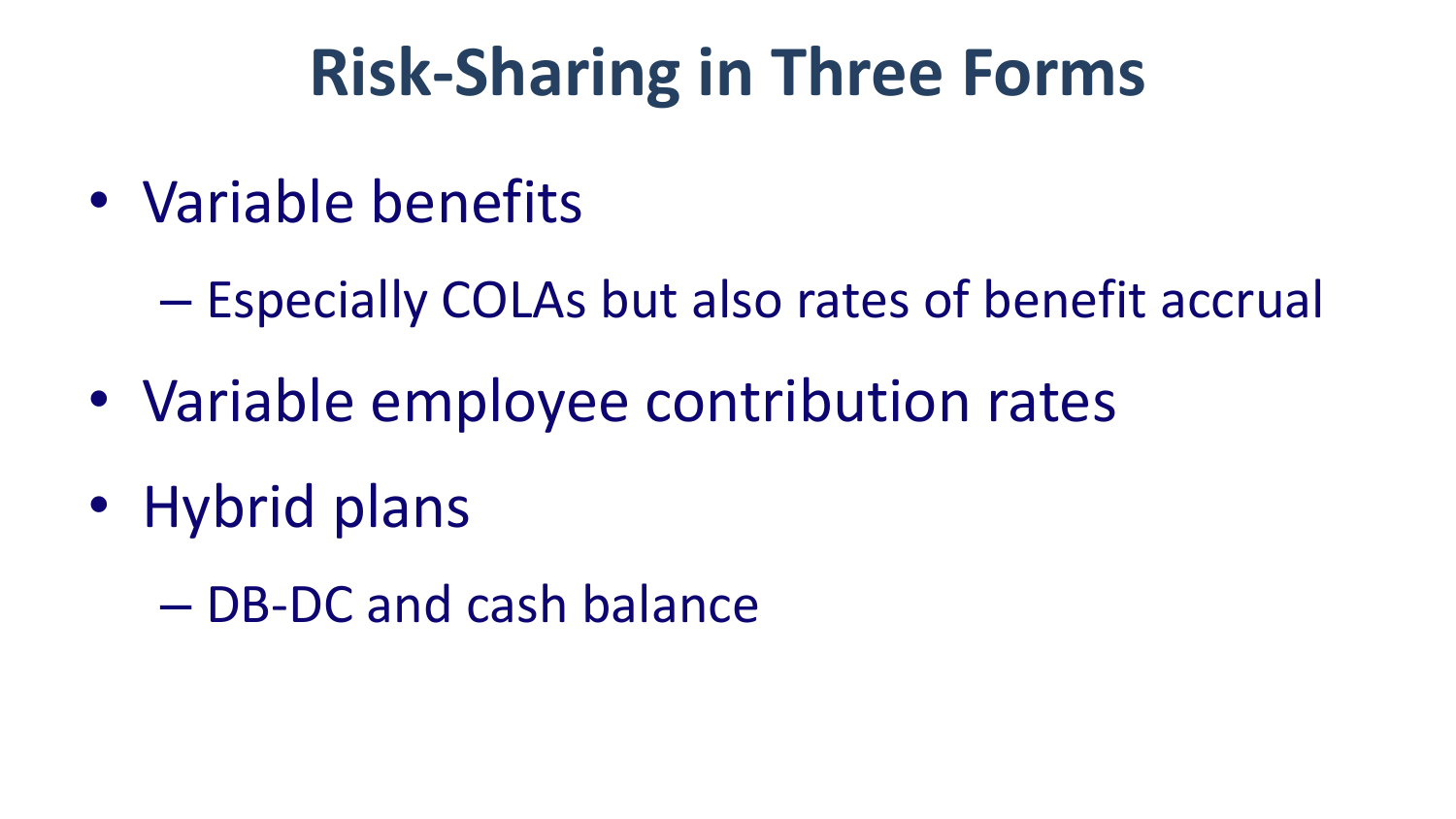# **Variable Benefits Features: South Dakota**

- South Dakota Retirement System
	- Fixed employee and employer contribution rates
	- The COLA is adjusted annually and other benefits may be adjusted further as needed
	- Akin to collective defined contribution plans seen in Europe: the employer contribution rate is immutable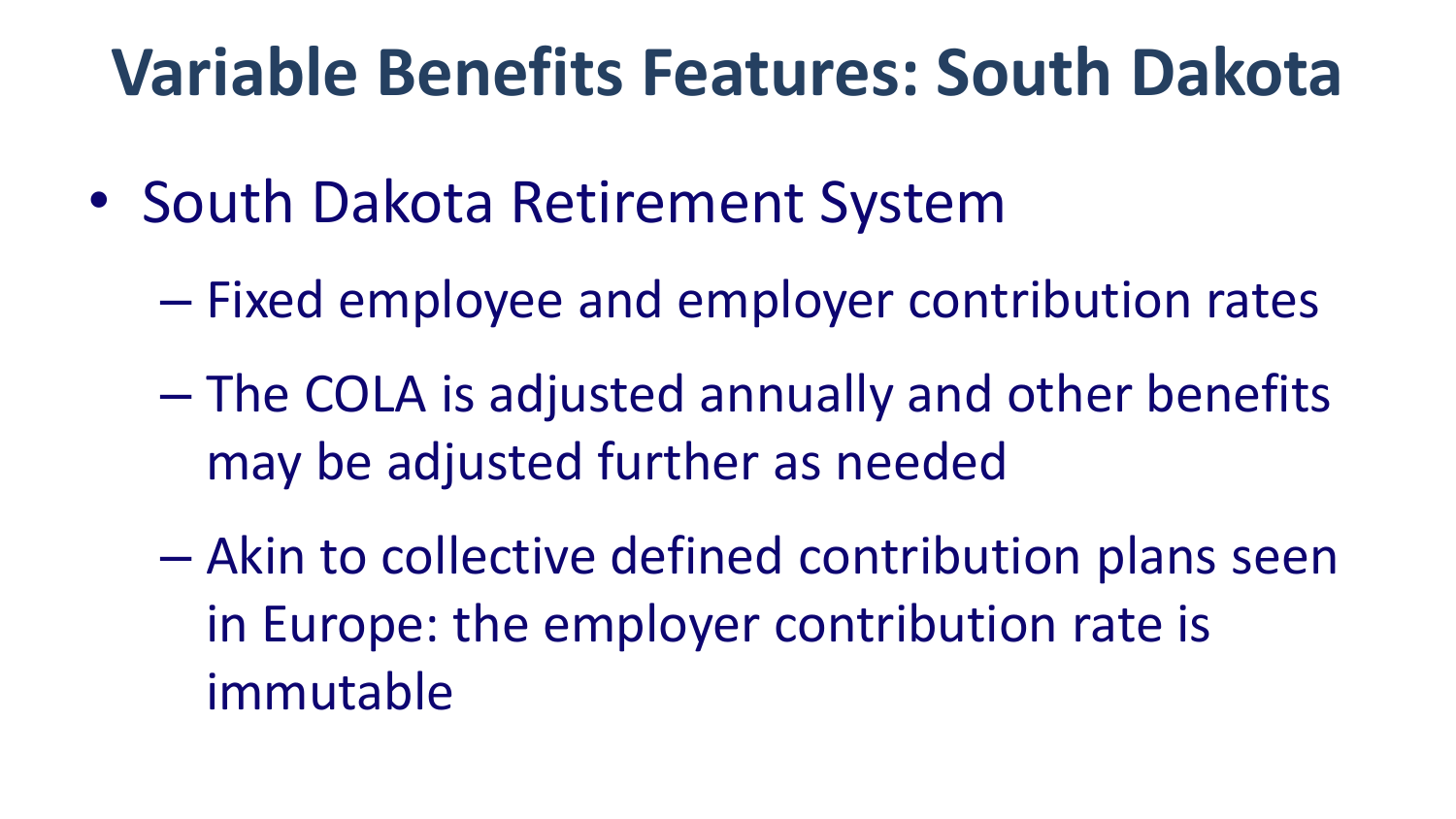# **Variable Benefits: Louisiana**

- For state employees and teachers
	- The provision of a COLA and its amount are contingent on actual inflation, plan funding level, and investment performance
	- Subject to legislative approval
	- $-$  Limited to first  $\sim$ \$60k of annual benefit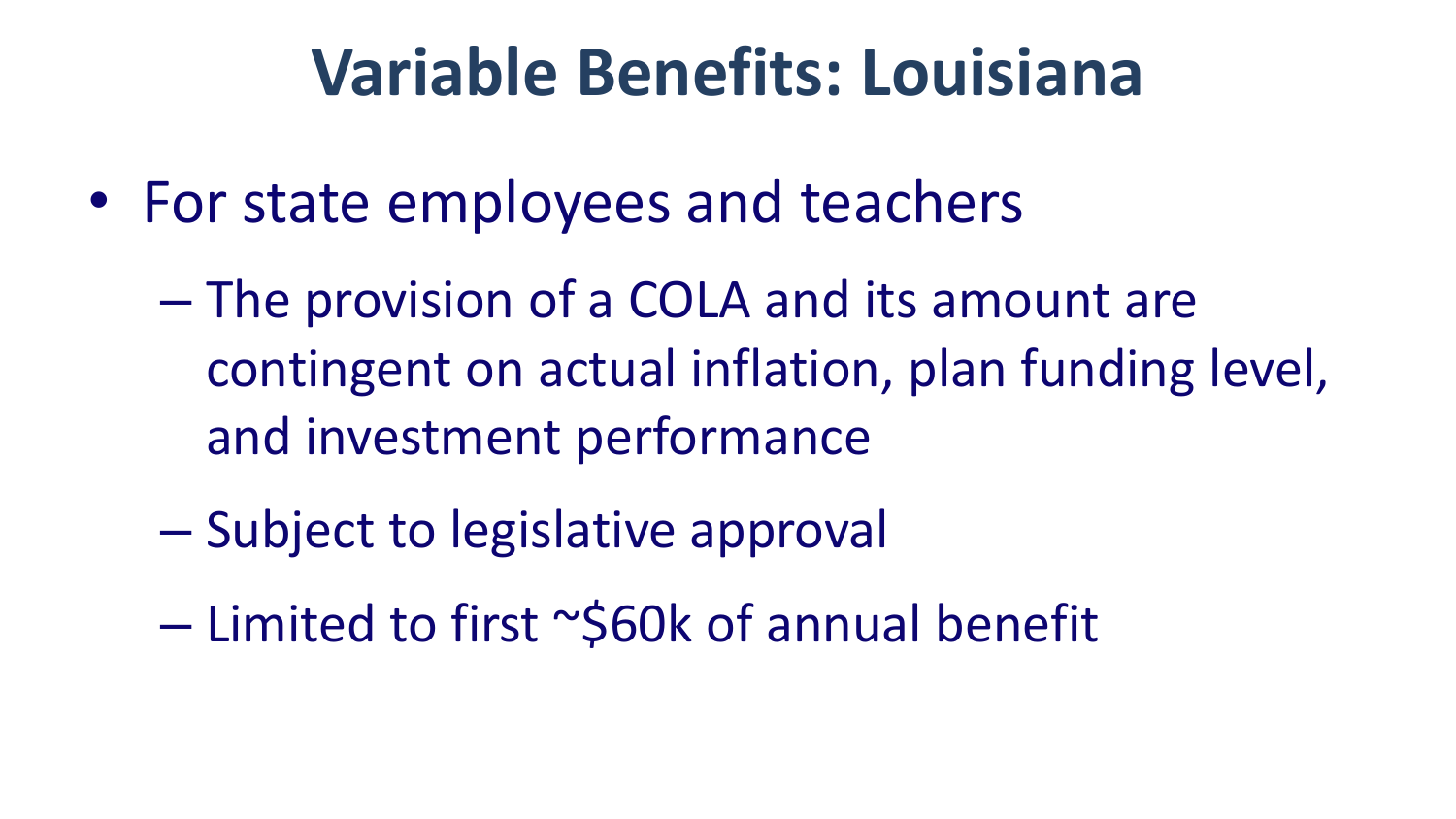# **Variable Contributions: Pennsylvania**

- For state employees and teachers hired after since 2011
	- Within a specified floor and ceiling, employee contribution rates may change based on investment performance and the plan's funding level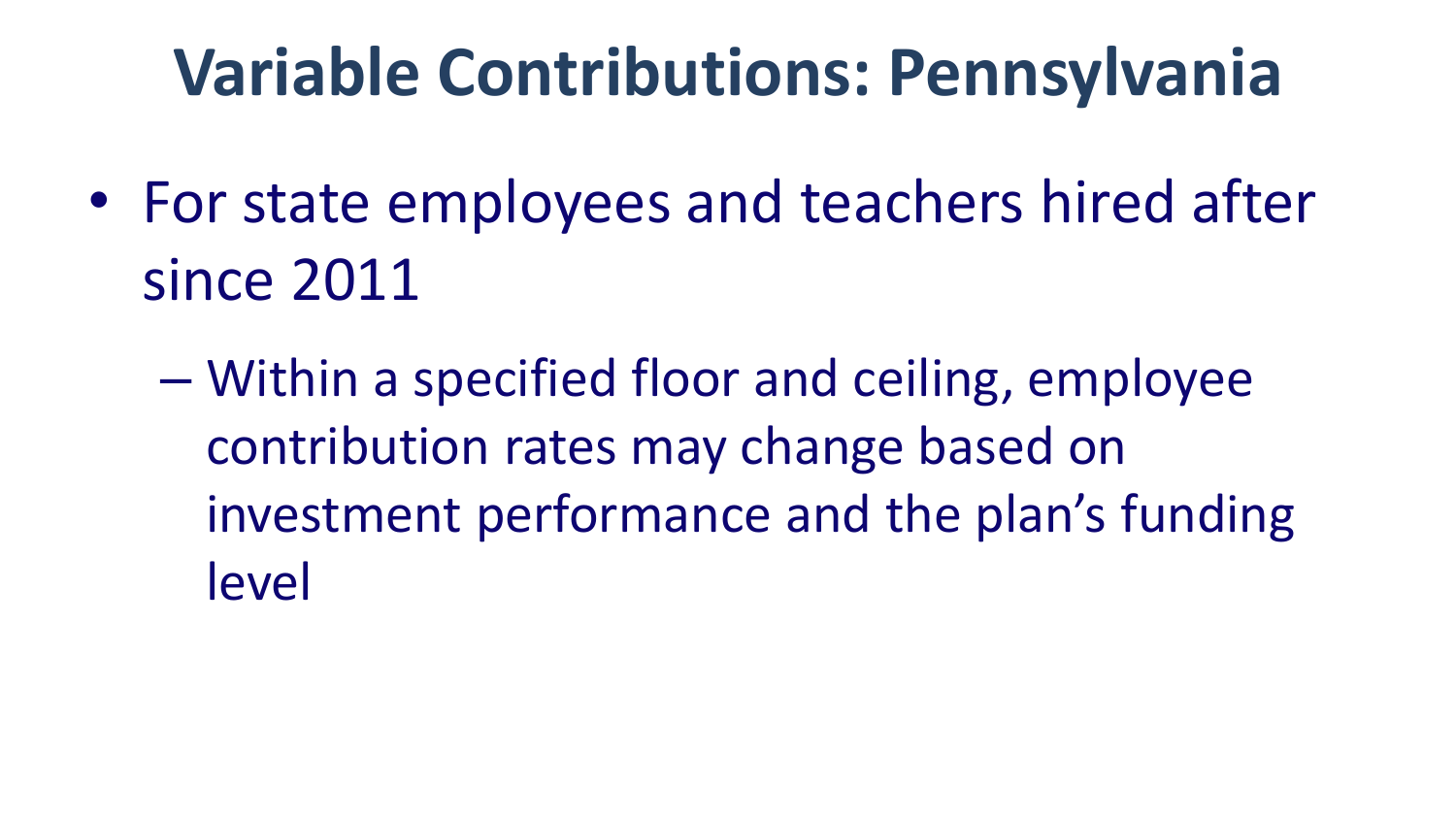#### **Variable Contributions: Utah**

- Utah Retirement Systems
	- For those hired since 7/1/11
	- Maximum employer contribution rate of 10 percent of employee pay (12 percent for public safety)
	- Employees may choose a DB or a DC plan
	- If the cost of the DB plan ever exceeds the maximum, employees pay the difference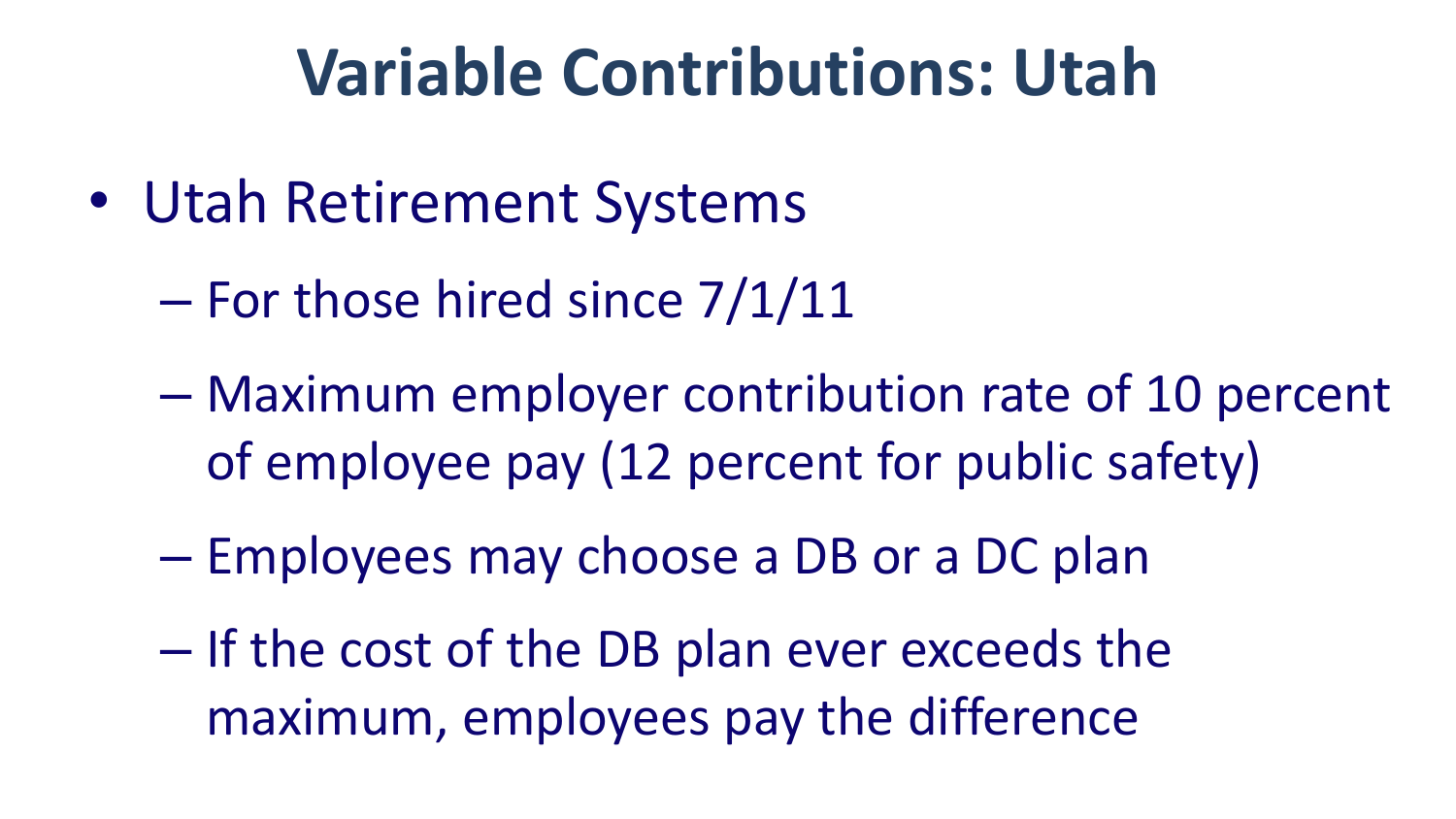#### **Variable Benefits** *and* **Contributions: Houston**

- City of Houston retirement plans
	- Establishes a target contribution rate, equal to the actuarially determined rate
	- If the plan's actuarial experience causes the contribution rate to rise or fall from the target by more than five percent, a series of prescribed changes is implemented
	- Changes include actuarial methods and assumptions, employee contribution rates, and employee benefit levels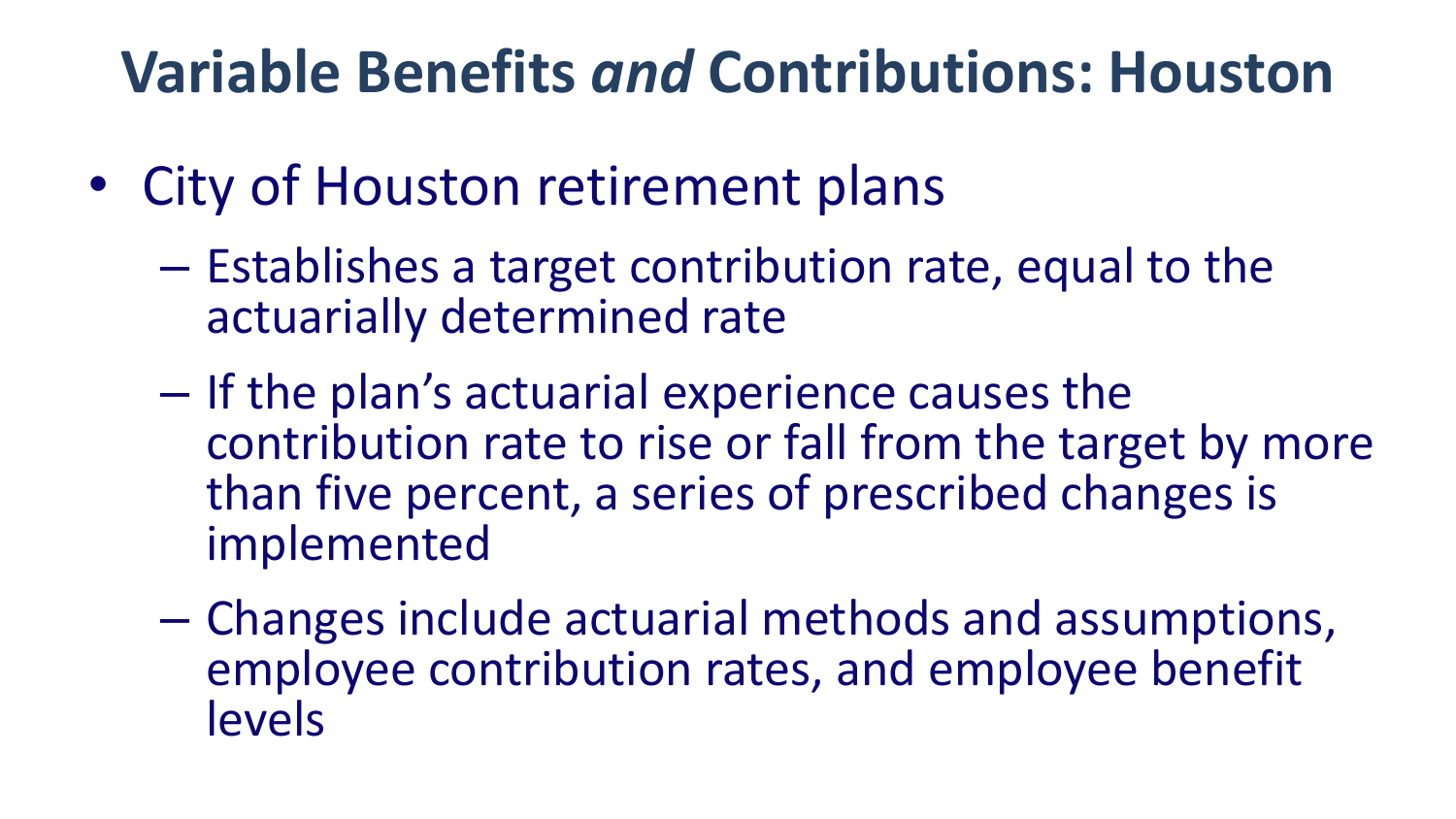#### **Variable Benefits** *and* **Contributions: Colorado**

#### • Colorado PERA

– Potential changes are tied to employer payment of required contributions and to plans' progress toward eliminating the unfunded liability

– Employee and employer contribution rates and the COLA may rise or fall, with limits on the annual and total change